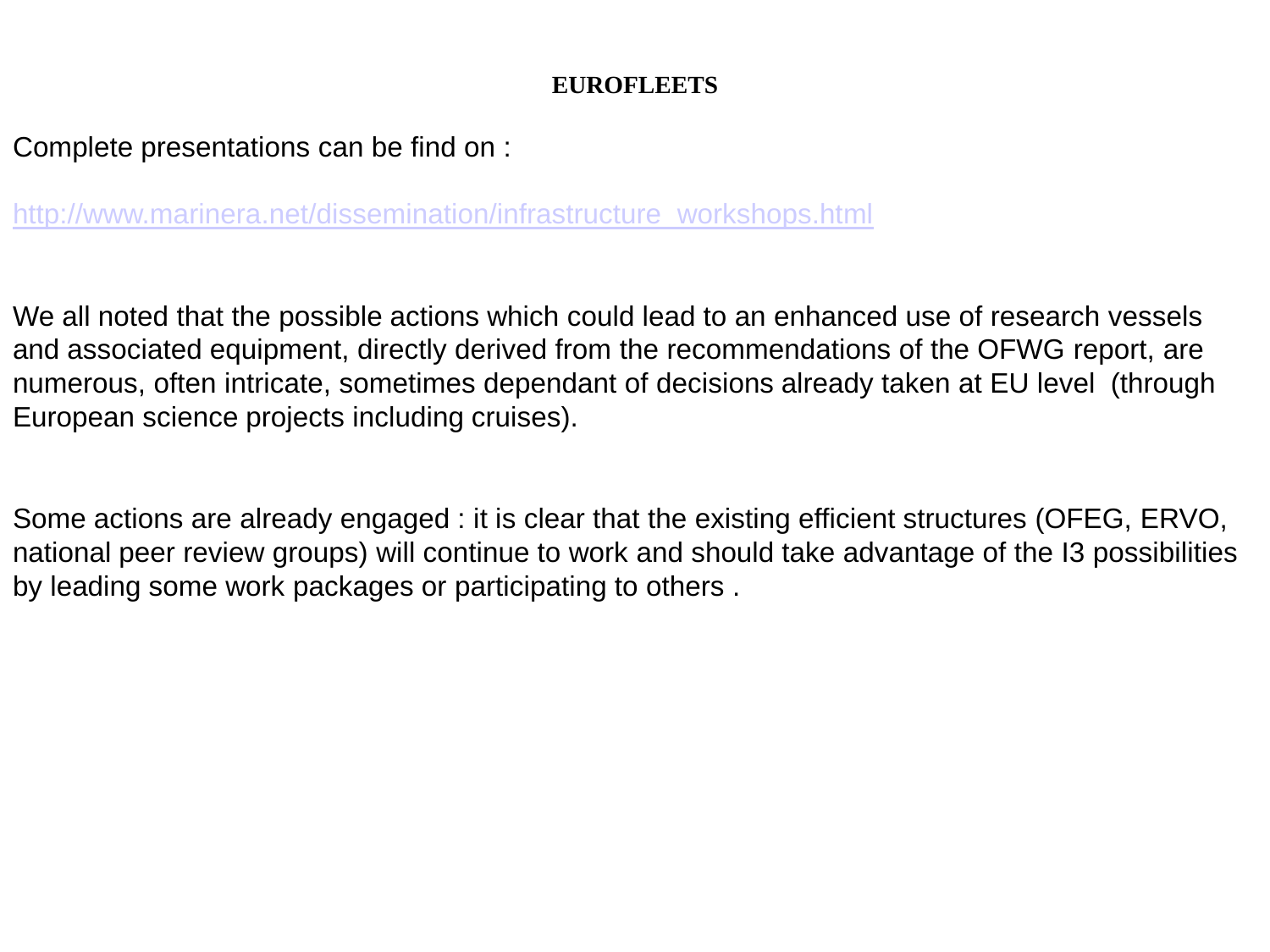### **It arises that possible actions can be split in two categories :**

those for which a consensus is quite spontaneous (like interoperability of large equipment) and for which implementations could be envisaged or extended within the I3 period (2009-2012).

- those for which differences still exist, for which an intermediate step of deeper reflection is necessary through ad hoc working groups.

Fortunately, both types of actions (implement of ..., preparatory discussion for ...) can be envisaged in the frame of the I3 funding scheme.

Finally, as a conclusion of the meeting, we agreed on the preparation of a revised draft of the proposal, taking into account the suggestions which have emerged from the discussions.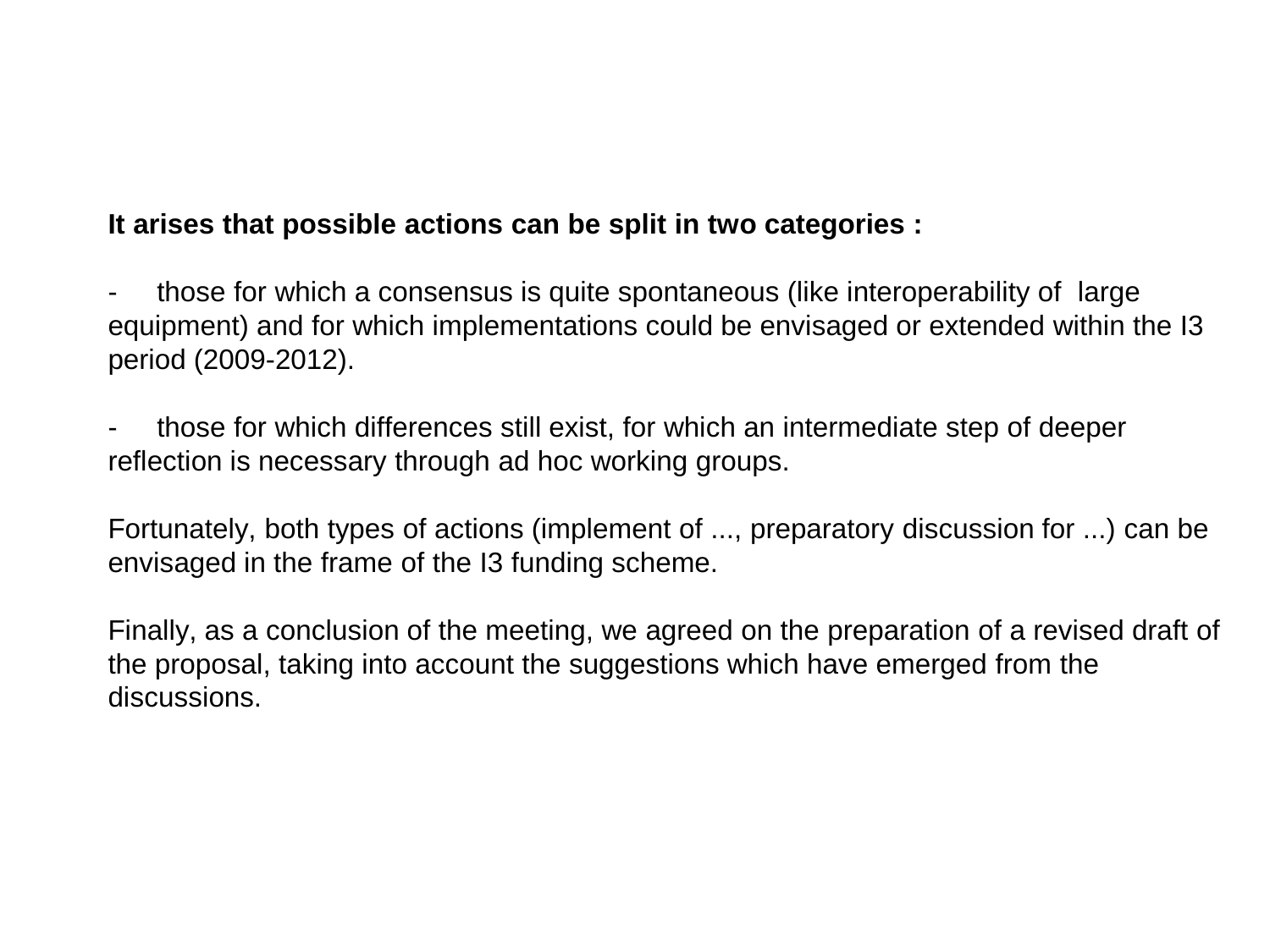# *EUROFLEETS*

*I3 Workplan-tasks and Calendar*

## **A- Networking Activities**

*(J.BINOT-France, J.BRESLIN-Ireland, D.SCHAAP/L.d'OZOUVILLE-The NTLDS/Portugal)*

- 1. Peer review
- 2. Quick reaction
- 3. OFEG WP interoperability
- 4. European (Eco-)Regions
- 5. Strategic Vision
- 6. Greening
- 7. Technical personnel training and student/young scientists training
- 8. Information management, database, software in connection with POGO
- 9. Cooperation outside Europe